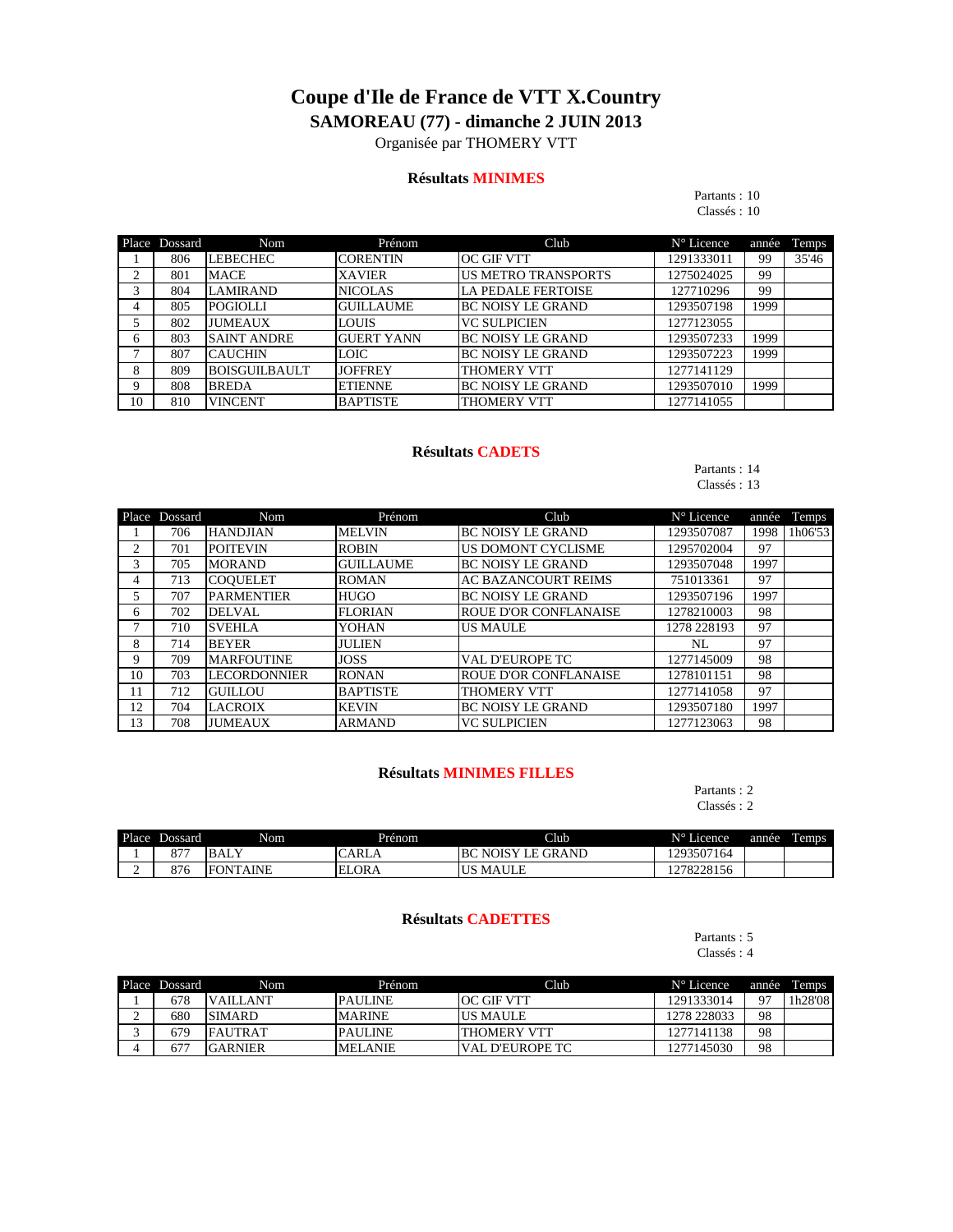## **Résultats JUNIORS FILLES**

## Partants : 2

Classés : 2

| Place | Dossard             | Nom         | Prénom             | Club                                         | $N^{\circ}$ Licence | année | <b>Temps</b>        |
|-------|---------------------|-------------|--------------------|----------------------------------------------|---------------------|-------|---------------------|
|       | 652                 | RAN<br>эн   | LEA                | YCLISME<br>$\Delta M$<br>$\mathcal{Y}$<br>١N | 129570217           | 96    | 25'07<br>و سماند به |
| -     | - <b>-</b> -<br>651 | <b>MACE</b> | <b>OTTE</b><br>ARI | LISME<br>AMONT<br>$\mathcal{Y}$              | 1295702003          | 96    |                     |

## **Résultats SENIORS FEMININES**

### Partants : 5 Classés : 5

|   | Place Dossard | Nom            | Prénom           | Club                        | $N^{\circ}$ Licence | année | Temps   |
|---|---------------|----------------|------------------|-----------------------------|---------------------|-------|---------|
|   | 623           | <b>BABITS</b>  | <b>KRISZTINA</b> | <b>ITEAM FLIXECOURT 80</b>  | 1980021010          | 81    | 1h16'42 |
| ∸ | 622           | <b>PFLUKE</b>  | <b>LILIAN</b>    | <b>IUS METRO TRANSPORTS</b> | 1275024073          | 59    |         |
|   | 624           | <b>ICORRET</b> | <b>ISEVERINE</b> | IVELO JEUNES AVENTURE VTT   | 1714449002          | 92    |         |
|   | 621           | <b>LEGROS</b>  | <b>ANGELINE</b>  | LES BLEUS DE FRANCE         | 1292402101          | 88    |         |
|   | 625           | <b>LEVEOUE</b> | <b>ALINE</b>     |                             | NL                  | 78    |         |

### **Résultats JUNIORS**

### Partants : 15 Classés : 12

|    | Place Dossard | <b>Nom</b>       | Prénom           | Club                         | $N^{\circ}$ Licence | année | Temps   |
|----|---------------|------------------|------------------|------------------------------|---------------------|-------|---------|
|    | 514           | <b>ALLAIX</b>    | <b>THEO</b>      | <b>VELO CLUB DU SENONAIS</b> | 589105268           | 96    | 1h34'21 |
| 2  | 511           | <b>SERPIER</b>   | <b>ANTOINE</b>   | <b>AC BAZANCOURT REIMS</b>   | 751013330           | 96    |         |
| 3  | 513           | <b>JUMEAUX</b>   | <b>HENRY</b>     | <b>CM AUBERVILLIERS 93</b>   | 1293505493          | 95    |         |
| 4  | 506           | <b>MIRAMON</b>   | <b>PIERRE</b>    | <b>AC BAZANCOURT REIMS</b>   | 751013005           | 95    |         |
| 5. | 501           | <b>THIEBAULT</b> | <b>ROBIN</b>     | LES BLEUS DE FRANCE          | 1292402016          | 95    |         |
| 6  | 507           | <b>GALOIS</b>    | <b>MAXIME</b>    | US DOMONT CYCLISME           | 1295702173          | 96    |         |
|    | 503           | <b>CLABAUT</b>   | <b>SULIVAN</b>   | <b>BC NOISY LE GRAND</b>     | 1293507194          | 1995  |         |
| 8  | 508           | <b>FERREIRA</b>  | <b>ROMAIN</b>    | <b>US MAULE</b>              | 1278228232          | 95    |         |
| 9  | 502           | <b>GIRAULT</b>   | <b>QUENTIN</b>   | <b>TEAM VTT MAISSE</b>       | 1291325050          | 95    |         |
| 10 | 504           | <b>LEDUC</b>     | <b>QUENTIN</b>   | <b>BC NOISY LE GRAND</b>     | 1293507152          | 1995  |         |
| 11 | 505           | <b>OSADNIK</b>   | <b>ALVIN</b>     | <b>CC MENNECY</b>            | 1291329017          | 96    |         |
| 12 | 510           | <b>CARREIRA</b>  | <b>HENRIQUES</b> | <b>BC NOISY LE GRAND</b>     | 1293507094          | 1995  |         |

## **Résultats ESPOIRS**

# Partants :

Classés : 6

| Place | Dossard | Nom                | Prénom            | Club                    | $N^{\circ}$ Licence | année | Temps   |
|-------|---------|--------------------|-------------------|-------------------------|---------------------|-------|---------|
|       | 301     | <b>BOURDEVAIRE</b> | <b>JEAN LOUIS</b> | LES BLEUS DE FRANCE     | 1292402032          | 93    | 2H07'40 |
|       | 302     | <b>NOGUEIRA</b>    | <b>ROMAIN</b>     | US DOMONT CYCLISME      | 1295702168          | 91    |         |
|       | 304     | <b>VAILLANT</b>    | <b>PIERRE</b>     | TEAM CYCLO CROSS VTT 91 | 1291336029          | 91    |         |
|       | 303     | <b>MAJA</b>        | <b>BENJAMIN</b>   | EC BOUCLES DE LA MARNE  | 1277126002          | 93    |         |
|       | 307     | <b>GALON</b>       | <b>GEOFFREY</b>   |                         | NL                  | 93    |         |
|       | 305     | <b>HAIN</b>        | <b>NICOLAS</b>    | <b>OC GIF VTT</b>       | 1291333017          | 92    |         |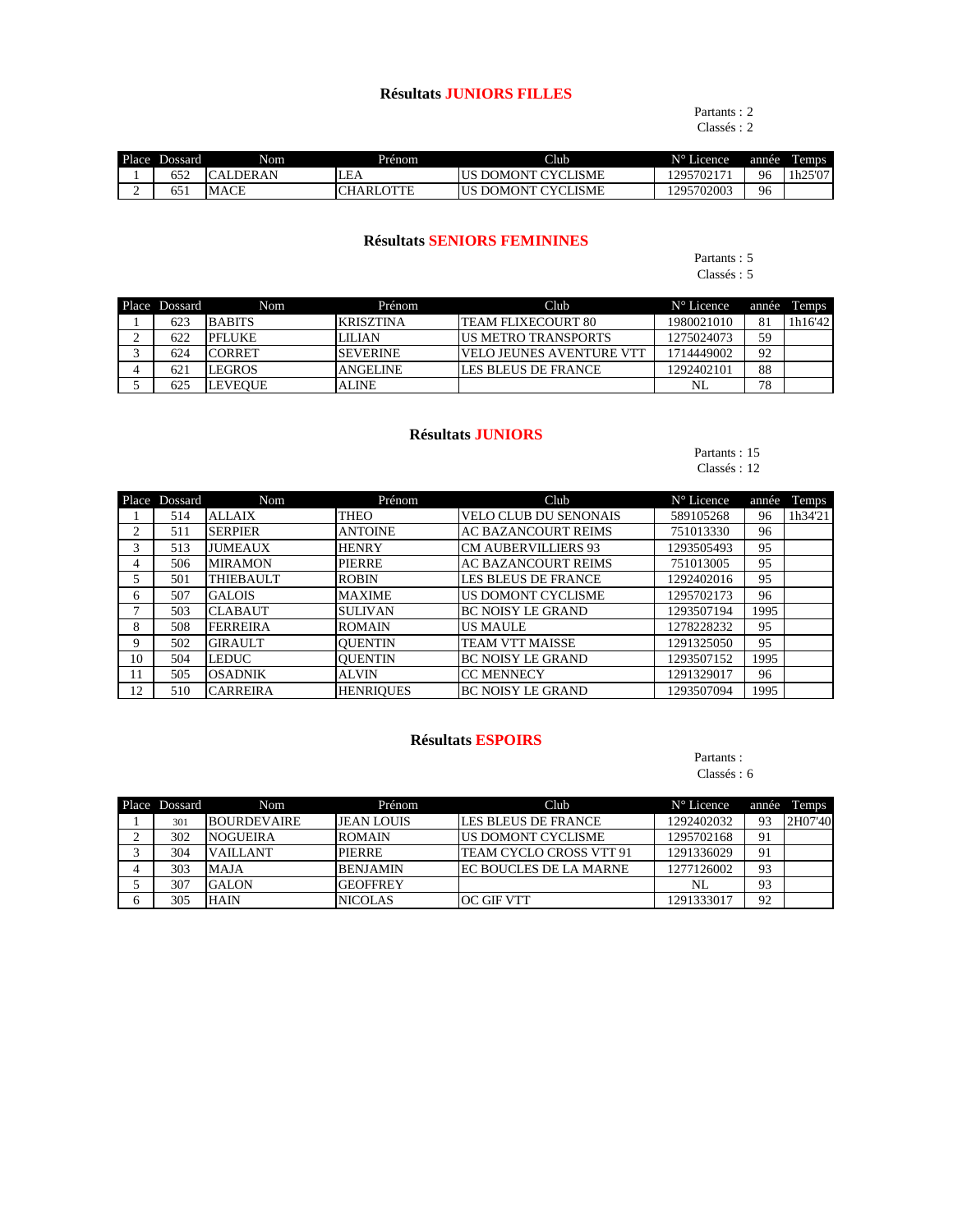## **Résultats SENIORS**

#### Partants : Classés : 11

| Place | Dossard | Nom                | Prénom          | Club                       | N° Licence | année | Temps   |
|-------|---------|--------------------|-----------------|----------------------------|------------|-------|---------|
|       |         | <b>BOURDEVAIRE</b> | <b>JULIEN</b>   | LES BLEUS DE FRANCE        | 1292402033 | 90    | 2h01'00 |
| ↑     | 15      | <b>OBERTI</b>      | <b>RENAUD</b>   | <b>VTT SENLISIEN</b>       | 1960203001 | 90    |         |
| 3     | 9       | <b>ALVES</b>       | <b>ARNAUD</b>   | LES BLEUS DE FRANCE        | 1292402069 | 88    |         |
| 4     | 5       | <b>N GUYEN</b>     | <b>MAXIME</b>   | US DOMONT CYCLISME         | 1295702162 | 86    |         |
|       | 16      | <b>TRONCHON</b>    | <b>PHILIPPE</b> | A.C.B.B.                   | 1292408031 | 87    |         |
| 6     | 2       | <b>LEGROS</b>      | <b>THOMAS</b>   | <b>LES BLEUS DE FRANCE</b> | 1292402002 | 86    |         |
| ⇁     |         | <b>HENNEQUIN</b>   | <b>MATTHIEU</b> | <b>TEAM VTT MAISSE</b>     | 1291325002 | 85    |         |
| 8     | 18      | <b>FABRY</b>       | <b>CEDRIC</b>   |                            | NL         | 87    |         |
| 9     | 6       | <b>PITTIA</b>      | <b>EMMANUEL</b> | UC BORDS DE MARNE          | 1294616003 | 86    |         |
| 10    | 4       | <b>LEGROS</b>      | <b>THIBAULT</b> | <b>LES BLEUS DE FRANCE</b> | 1292402096 | 88    |         |
|       | 17      | <b>BUJEAU</b>      | <b>DIDIER</b>   |                            | NL         | 81    |         |

## **Résultats MASTERS 3-4**

## Partants : 51

## Classés : 42

|                | Place Dossard | Nom               | Prénom               | Club                          | N° Licence |      | année Temps |
|----------------|---------------|-------------------|----------------------|-------------------------------|------------|------|-------------|
| 1              | 409           | <b>PAUCHARD</b>   | <b>STEPHANE</b>      | <b>ESC MEAUX</b>              | 1277101266 | 71   | 1h38'17     |
| $\overline{2}$ | 421           | <b>CHABOT</b>     | <b>JEAN FRANCOIS</b> | <b>UCM VENEUX LES SABLONS</b> | 1277142032 | 65   |             |
| 3              | 401           | <b>DEL DIN</b>    | <b>STEPHANE</b>      | <b>ESC MEAUX</b>              | 1277101103 | 70   |             |
| $\overline{4}$ | 403           | <b>LELONG</b>     | <b>OLIVIER</b>       | <b>LA PEDALE FERTOISE</b>     | 1277102167 | 64   |             |
| 5              | 410           | <b>BREHIER</b>    | <b>HUGUES</b>        | EC MONTGERON VIGNEUX          | 1291307001 | 71   |             |
| 6              | 402           | <b>POITEVIN</b>   | <b>FRANCIS</b>       | US DOMONT CYCLISME            | 1295702006 | 64   |             |
| $\tau$         | 418           | <b>ATZERT</b>     | <b>ALEXANDRE</b>     | <b>BC NOISY LE GRAND</b>      | 1293507098 | 1973 |             |
| 8              | 405           | <b>MICHOUT</b>    | <b>ERIC</b>          | <b>US METRO TRANSPORTS</b>    | 1275024237 | 69   |             |
| 9              | 411           | <b>LEMOAL</b>     | <b>YANNICK</b>       | EC MORSANG SUR ORGE           | 1291339006 | 71   |             |
| 10             | 422           | <b>REMENIERAS</b> | <b>HERVE</b>         | <b>BC NOISY LE GRAND</b>      | 1293507268 | 1968 |             |
| 11             | 413           | <b>CASTILLO</b>   | <b>FREDERIC</b>      | <b>UCM VENEUX LES SABLONS</b> | 1277142025 | 64   |             |
| 12             | 465           | <b>PERRON</b>     | <b>DIDIER</b>        |                               | <b>NL</b>  | 61   |             |
| 13             | 427           | <b>BOSSARD</b>    | <b>LAURENT</b>       | <b>US GIEN</b>                | 1845070105 | 69   |             |
| 14             | 406           | <b>DONATI</b>     | <b>JEAN FRANCOIS</b> | <b>US RIS ORANGIS</b>         | 1291322062 | 67   |             |
| 15             | 457           | <b>BOUCHERET</b>  | <b>ERIC</b>          | <b>VC SULPICIEN</b>           | 1277123040 | 62   |             |
| 16             | 463           | <b>BAILLEUL</b>   | <b>MICHEL</b>        |                               | <b>NL</b>  | 61   |             |
| 17             | 462           | <b>BESSEYRIAS</b> | <b>JEAN MICHEL</b>   | <b>VS NIVERNAIS MORVAN</b>    | 558055031  |      |             |
| 18             | 460           | <b>CONSENTINO</b> | <b>FRANCOIS</b>      | <b>VC SULPICIEN</b>           | 1277123015 | 61   |             |
| 19             | 414           | <b>MEYER</b>      | <b>RAOUL</b>         | <b>EC MONTGERON VIGNEUX</b>   | 1291307234 | 65   |             |
| 20             | 407           | <b>CERRADA</b>    | <b>PASCAL</b>        | <b>ESC MEAUX</b>              | 1277101041 | 65   |             |
| 21             | 464           | <b>BERNARD</b>    | <b>ALAIN</b>         |                               | NL         | 62   |             |
| 22             | 461           | <b>JUPILLAT</b>   | <b>CHRISTIAN</b>     | LES BLEUS DE FRANCE           | 1292402042 | 47   |             |
| 23             | 458           | <b>RENAUDIE</b>   | <b>DENIS</b>         | <b>VC SULPICIEN</b>           | 1277123024 | 63   |             |
| 24             | 431           | <b>BOCQUILLON</b> | <b>ERIC</b>          | <b>AC BAZANCOURT REIMS</b>    | 751013035  |      |             |
| 25             | 404           | <b>PARMENTIER</b> | <b>FRANCK</b>        | <b>BC NOISY LE GRAND</b>      | 1293507203 | 1968 |             |
| 26             | 454           | <b>MOLINARIO</b>  | <b>PAUL</b>          | EC MORSANG SUR ORGE           | 1291339003 | 54   |             |
| 27             | 433           | <b>ALLAIX</b>     | MARC                 | <b>VELO CLUB DU SENONAIS</b>  | 589105247  | 66   |             |
| 28             | 430           | <b>VALLEE</b>     | <b>STEPHANE</b>      | LA PEDALE FERTOISE            | 1277102208 | 71   |             |
| 29             | 453           | <b>BARTLET</b>    | <b>FREDERIC</b>      | UC TRILPORT PAYS DE MEAUX     | 1277132039 | 62   |             |
| 30             | 424           | <b>RINCENT</b>    | <b>JEAN PHILIPPE</b> | UCM VENEUX LES SABLONS        | 1277142002 | 64   |             |
| 31             | 423           | <b>PHEDRE</b>     | <b>GEORGES</b>       | <b>BC NOISY LE GRAND</b>      | 1293507119 | 1968 |             |
| 32             | 420           | <b>DESPUJOLS</b>  | <b>MARC</b>          | THOMERY VTT                   | 1277141133 | 71   |             |
| 33             | 459           | VAN PAPEGHEM      | <b>DIDIER</b>        | <b>US CREPYNOISE</b>          | 1960161004 | 58   |             |
| 34             | 437           | <b>PARIS</b>      | <b>RICHARD</b>       | PEDALE COMBS LA VILLAISE      | 1277104124 | 71   |             |
| 35             | 435           | <b>BOUGAMONT</b>  | <b>YANNICK</b>       | LE MEE SPORTS                 | 1277116029 | 65   |             |
| 36             | 426           | <b>CLEMENT</b>    | <b>MICHEL</b>        | THOMERY VTT                   |            | 66   |             |
| 37             | 408           | <b>OSADNIK</b>    | <b>ALAIN</b>         | <b>CC MENNECY</b>             | 1291329017 | 64   |             |
| 38             | 425           | <b>DRACK</b>      | <b>SERGE</b>         | THOMERY VTT                   | 1277141048 | 73   |             |
| 39             | 436           | <b>NOEL</b>       | <b>FRANCK</b>        | <b>LES KOYOTES</b>            | 1275003006 | 65   |             |
| 40             | 456           | <b>FAGES</b>      | <b>OLIVIER</b>       | <b>BC NOISY LE GRAND</b>      | 1293507061 | 60   |             |
| 41             | 417           | <b>GUILLEMOT</b>  | <b>GILLES</b>        | LES BLEUS DE FRANCE           | 1292402026 | 70   |             |
| 42             | 452           | <b>LIGNIER</b>    | <b>PASCAL</b>        | <b>ESC MEAUX</b>              | 1277101023 | 57   |             |